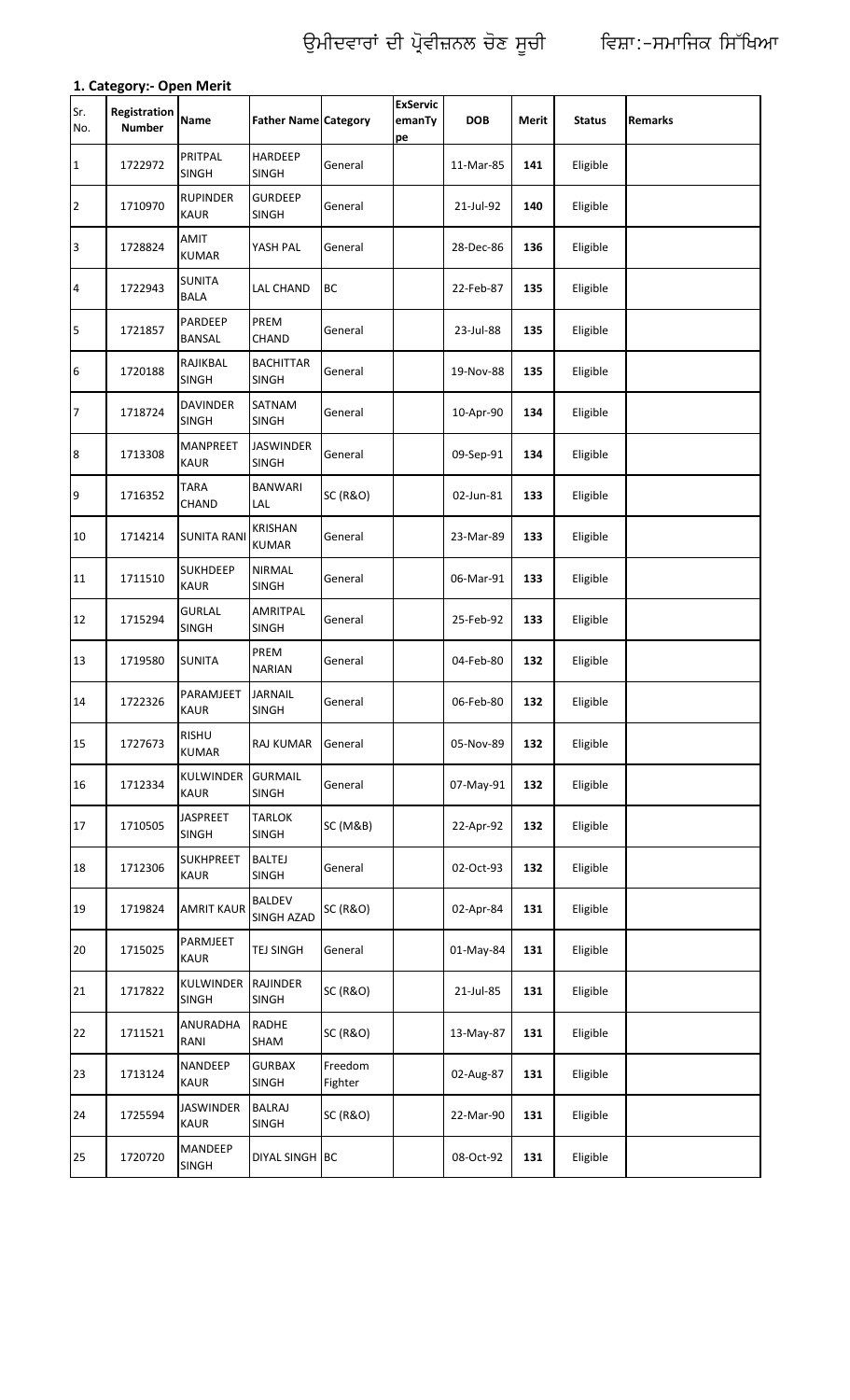| Sr.<br>No. | Registration<br><b>Number</b> | Name                              | <b>Father Name Category</b>      |                       | <b>ExServic</b><br>emanTy<br>pe | <b>DOB</b> | <b>Merit</b> | <b>Status</b> | <b>Remarks</b> |
|------------|-------------------------------|-----------------------------------|----------------------------------|-----------------------|---------------------------------|------------|--------------|---------------|----------------|
| 26         | 1713066                       | <b>SIMRAN</b>                     | <b>JAGDISH</b><br><b>KUMAR</b>   | Handicaped<br>(Ortho) |                                 | 14-Aug-93  | 131          | Eligible      |                |
| 27         | 1716814                       | PRIYANKA                          | <b>ASHWANI</b><br><b>KUMAR</b>   | General               |                                 | 15-Jan-94  | 131          | Eligible      |                |
| 28         | 1711165                       | SEEMA RANI                        | <b>MOHAN LAL</b>                 | General               |                                 | 09-Aug-82  | 130          | Eligible      |                |
| 29         | 1718984                       | <b>IQBAL</b><br><b>SINGH</b>      | <b>DHARAM</b><br><b>SINGH</b>    | General               |                                 | 15-Aug-82  | 130          | Eligible      |                |
| 30         | 1727642                       | <b>SATGUR</b><br>SINGH            | <b>LAL SINGH</b>                 | General               |                                 | 12-Jul-86  | 130          | Eligible      |                |
| 31         | 1718538                       | <b>RAJNI DEVI</b>                 | <b>ASHOK</b><br><b>KUMAR</b>     | General               |                                 | 23-Oct-87  | 130          | Eligible      |                |
| 32         | 1714831                       | SUMANPREE SATNAM<br><b>T KAUR</b> | <b>SINGH</b>                     | BC                    |                                 | 09-Apr-88  | 130          | Eligible      |                |
| 33         | 1725788                       | SANDEEP<br><b>KAUR</b>            | HARBHAJAN<br><b>SINGH</b>        | General               |                                 | 02-Jan-89  | 130          | Eligible      |                |
| 34         | 1710092                       | <b>GURPREET</b><br><b>SINGH</b>   | <b>JASPAL</b><br>SINGH           | General               |                                 | 11-Jan-89  | 130          | Eligible      |                |
| 35         | 1718675                       | <b>NARINDER</b><br><b>SINGH</b>   | <b>GURJANT</b><br><b>SINGH</b>   | General               |                                 | 07-Feb-90  | 130          | Eligible      |                |
| 36         | 1727013                       | <b>NAVKIRAN</b>                   | RAJINDER<br><b>KUMAR</b>         | General               |                                 | 04-Sep-90  | 130          | Eligible      |                |
| 37         | 1729404                       | <b>UPASANA</b><br><b>DUDY</b>     | <b>SURINDER</b><br><b>DUDY</b>   | General               |                                 | 17-Dec-90  | 130          | Eligible      |                |
| 38         | 1713396                       | <b>RUPINDER</b><br><b>KAUR</b>    | <b>RAM SINGH</b>                 | General               |                                 | 03-Jun-80  | 129          | Eligible      |                |
| 39         | 1721509                       | NARENDAR<br><b>KAUR</b>           | KAUR SINGH General               |                       |                                 | 14-Apr-81  | 129          | Eligible      |                |
| 40         | 1715811                       | <b>JAGDISH</b><br><b>SINGH</b>    | <b>GURCHARAN</b><br><b>SINGH</b> | <b>SC (R&amp;O)</b>   |                                 | 28-Apr-82  | 129          | Eligible      |                |
| 41         | 1721275                       | <b>GURDEV</b><br><b>SINGH</b>     | <b>BANTA</b><br>SINGH            | <b>SC (R&amp;O)</b>   |                                 | 24-Mar-86  | 129          | Eligible      |                |
| 42         | 1719681                       | <b>MANDEEP</b><br><b>KAUR</b>     | <b>GURJANT</b><br>SINGH          | General               |                                 | 12-Nov-87  | 129          | Eligible      |                |
| 43         | 1715808                       | <b>SHUBHDEEP</b><br><b>SINGH</b>  | AMARJIT<br>SINGH                 | BC                    |                                 | 24-Nov-87  | 129          | Eligible      |                |
| 44         | 1728231                       | <b>BRINDERDEE</b><br>P KAUR       | <b>HARJAP</b><br>SINGH           | General               |                                 | 25-Jun-88  | 129          | Eligible      |                |
| 45         | 1718080                       | AMRINDER<br><b>SINGH</b>          | <b>KOORA</b><br>SINGH            | SC (M&B)              |                                 | 01-Sep-88  | 129          | Eligible      |                |
| 46         | 1718183                       | <b>SUMAN</b><br><b>BALA</b>       | <b>MOHINDER</b><br>KUMAR         | General               |                                 | 23-Aug-89  | 129          | Eligible      |                |
| 47         | 1712280                       | SIMRANJOT<br><b>SINGH</b>         | KULWINDER<br>SINGH               | General               |                                 | 04-Sep-89  | 129          | Eligible      |                |
| 48         | 1714796                       | <b>DAVINDER</b><br><b>SINGH</b>   | <b>MAHINDER</b><br>SINGH         | ВC                    |                                 | 06-Dec-89  | 129          | Eligible      |                |
| 49         | 1718029                       | MANPREET<br><b>SINGH</b>          | <b>BINDER</b><br>SINGH           | General               |                                 | 06-Jan-92  | 129          | Eligible      |                |
| 50         | 1710864                       | <b>ANKIT</b><br><b>KUMAR</b>      | <b>KUNDAN LAL</b> General        |                       |                                 | 15-Apr-92  | 129          | Eligible      |                |
| 51         | 1725600                       | <b>MOHD ANAS</b>                  | <b>MOHD</b><br><b>ASHRAF</b>     | ВC                    |                                 | 05-Nov-85  | 128          | Eligible      |                |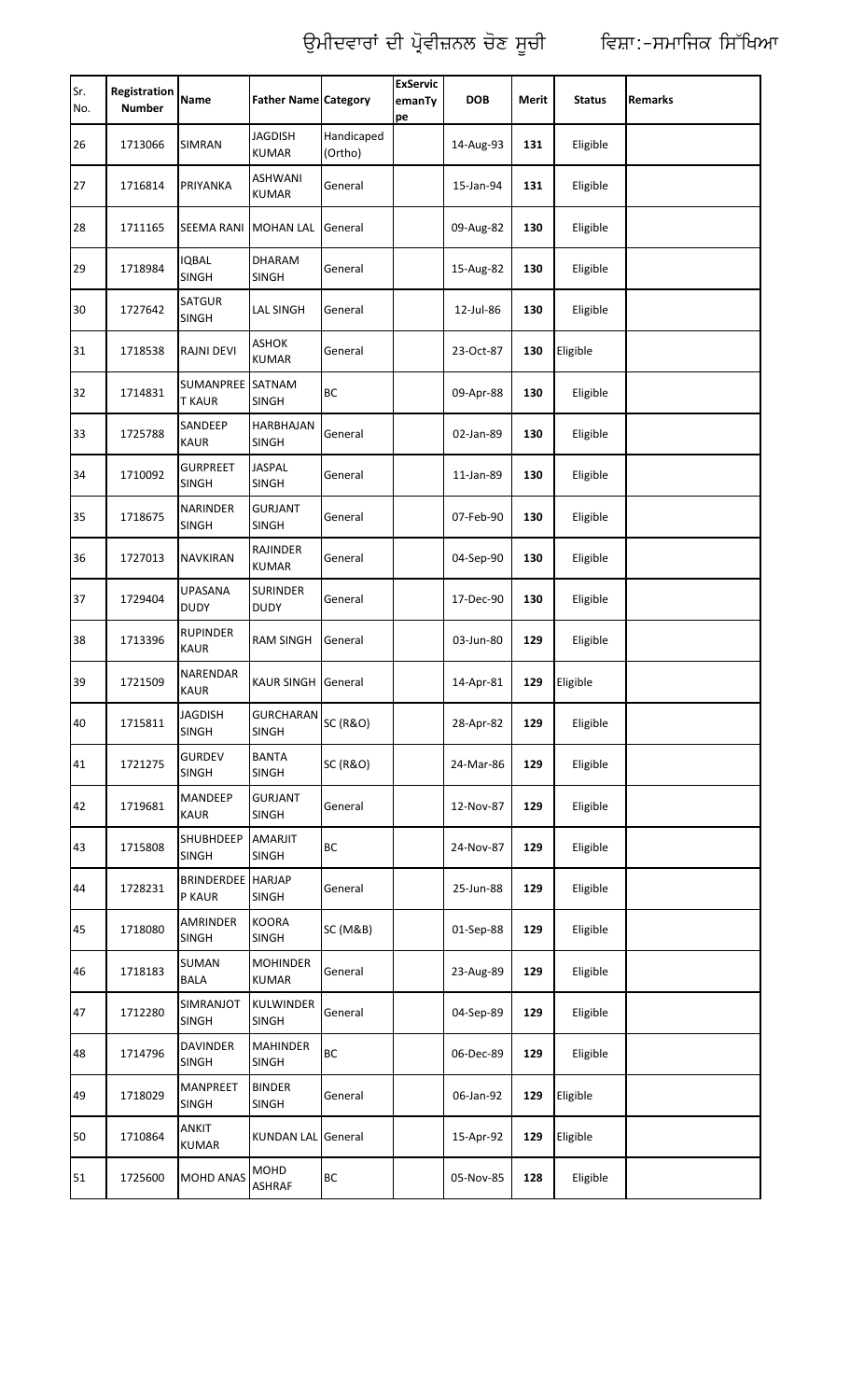| Sr.<br>No. | Registration<br><b>Number</b> | <b>Name</b>                   | <b>Father Name Category</b>      |           | <b>ExServic</b><br>emanTy<br>pe | <b>DOB</b> | <b>Merit</b> | <b>Status</b> | <b>Remarks</b> |
|------------|-------------------------------|-------------------------------|----------------------------------|-----------|---------------------------------|------------|--------------|---------------|----------------|
| 52         | 1717800                       | <b>HARJIT</b><br>SINGH        | <b>RAGHBIR</b><br><b>SINGH</b>   | BC        |                                 | 07-Nov-85  | 128          | Eligible      |                |
| 53         | 1727000                       | YUVRAJ<br>SINGH               | <b>NARINDERP</b><br>AL SINGH     | General   |                                 | 13-Jan-86  | 128          | Eligible      |                |
| 54         | 1721447                       | MANJIT<br><b>KAUR</b>         | SAJJAN<br><b>SINGH</b>           | ВC        |                                 | 18-Jul-86  | 128          | Eligible      |                |
| 55         | 1714379                       | <b>SHELJA</b>                 | <b>ARVAN</b><br><b>DABRA</b>     | General   |                                 | 12-Sep-88  | 128          | Eligible      |                |
| 56         | 1719040                       | <b>REENA RANI</b>             | DARSHAN<br>RAM                   | BC        |                                 | 25-Apr-89  | 128          | Eligible      |                |
| 57         | 1725650                       | <b>SUKHWINDE</b><br>R GIR     | <b>MANGU GIR</b>                 | <b>BC</b> |                                 | 25-Nov-89  | 128          | Eligible      |                |
| 58         | 1716882                       | <b>ANITA RANI</b>             | <b>KASHMIR</b><br>CHAND          | BC        |                                 | 05-Dec-89  | 128          | Eligible      |                |
| 59         | 1720052                       | RAJNI<br><b>GROVER</b>        | <b>KEWAL</b><br><b>KRISHAN</b>   | General   |                                 | 14-Apr-90  | 128          | Eligible      |                |
| 60         | 1716042                       | AMANDEEP<br><b>KAUR</b>       | <b>JASWINDER</b><br><b>SINGH</b> | BC        |                                 | 22-Jun-80  | 127          | Eligible      |                |
| 61         | 1712627                       | <b>VIKAS</b><br><b>BANSAL</b> | <b>KRISHAN LAL General</b>       |           |                                 | 14-Nov-84  | 127          | Eligible      |                |
| 62         | 1716682                       | <b>MANOJ</b><br><b>KUMAR</b>  | LEELA DHAR                       | General   |                                 | 11-Jan-85  | 127          | Eligible      |                |
| 63         | 1710513                       | <b>NIRMAL</b><br><b>SINGH</b> | PARAMJIT<br><b>SINGH</b>         | <b>BC</b> |                                 | 14-Mar-85  | 127          | Eligible      |                |

### **2. Category:-SC (M&B)**

| Sr.<br>No.     | Registration<br><b>Number</b> | Name                             | <b>Father Name Category</b>     |                     | <b>ExServic</b><br>emanTy<br>pe | <b>DOB</b> | <b>Merit</b> | <b>Status</b> | <b>Remarks</b> |
|----------------|-------------------------------|----------------------------------|---------------------------------|---------------------|---------------------------------|------------|--------------|---------------|----------------|
| 1              | 1718541                       | <b>BALWINDER</b><br><b>SINGH</b> | <b>DAULAT</b><br><b>SINGH</b>   | <b>SC (M&amp;B)</b> |                                 | 25-Feb-79  | 131          | Eligible      |                |
| $\overline{2}$ | 1719927                       | <b>RAJ SINGH</b>                 | <b>BALVIR</b><br>SINGH          | <b>SC (M&amp;B)</b> |                                 | 16-Jan-88  | 127          | Eligible      |                |
| $\overline{3}$ | 1721128                       | <b>GURJEET</b><br>SINGH          | SARDARA<br>SINGH                | <b>SC (M&amp;B)</b> |                                 | 08-Apr-83  | 121          | Eligible      |                |
| $\overline{4}$ | 1714264                       | <b>RAVINDER</b><br>SINGH         | <b>KARANRAJ</b><br>SINGH        | <b>SC (M&amp;B)</b> |                                 | 11-Feb-80  | 120          | Eligible      |                |
| 5              | 1713972                       | <b>SURESH</b><br><b>KUMAR</b>    | VIJAY<br><b>KUMAR</b>           | <b>SC (M&amp;B)</b> |                                 | 05-Apr-81  | 116          | Eligible      |                |
| 6              | 1722278                       | <b>JASMINE</b><br>PREET KAUR     | <b>SWARAN</b><br><b>SINGH</b>   | <b>SC (M&amp;B)</b> |                                 | 24-Jun-86  | 116          | Eligible      |                |
| 7              | 1726425                       | <b>GURJINDER</b><br><b>SINGH</b> | <b>SURJIT</b><br>SINGH          | SC (M&B)            |                                 | 14-Jan-81  | 113          | Eligible      |                |
| 8              | 1719955                       | <b>HARPREET</b><br><b>SINGH</b>  | SOHAN<br><b>SINGH</b>           | <b>SC (M&amp;B)</b> |                                 | 23-Apr-88  | 112          | Eligible      |                |
| 9              | 1712617                       | <b>HARNEK</b><br><b>SINGH</b>    | JAGIR SINGH                     | <b>SC (M&amp;B)</b> |                                 | 12-Jun-85  | 109          | Eligible      |                |
| 10             | 1725599                       | <b>JASWANT</b><br><b>KAUR</b>    | <b>ATTAR</b><br>SINGH           | <b>SC (M&amp;B)</b> |                                 | 18-Aug-85  | 107          | Eligible      |                |
| 11             | 1725599                       | DEVINDERJIT<br><b>KAUR</b>       | <b>PARAMJIT</b><br><b>SINGH</b> | SC (M&B)            |                                 | 02-Oct-82  | 106          | Eligible      |                |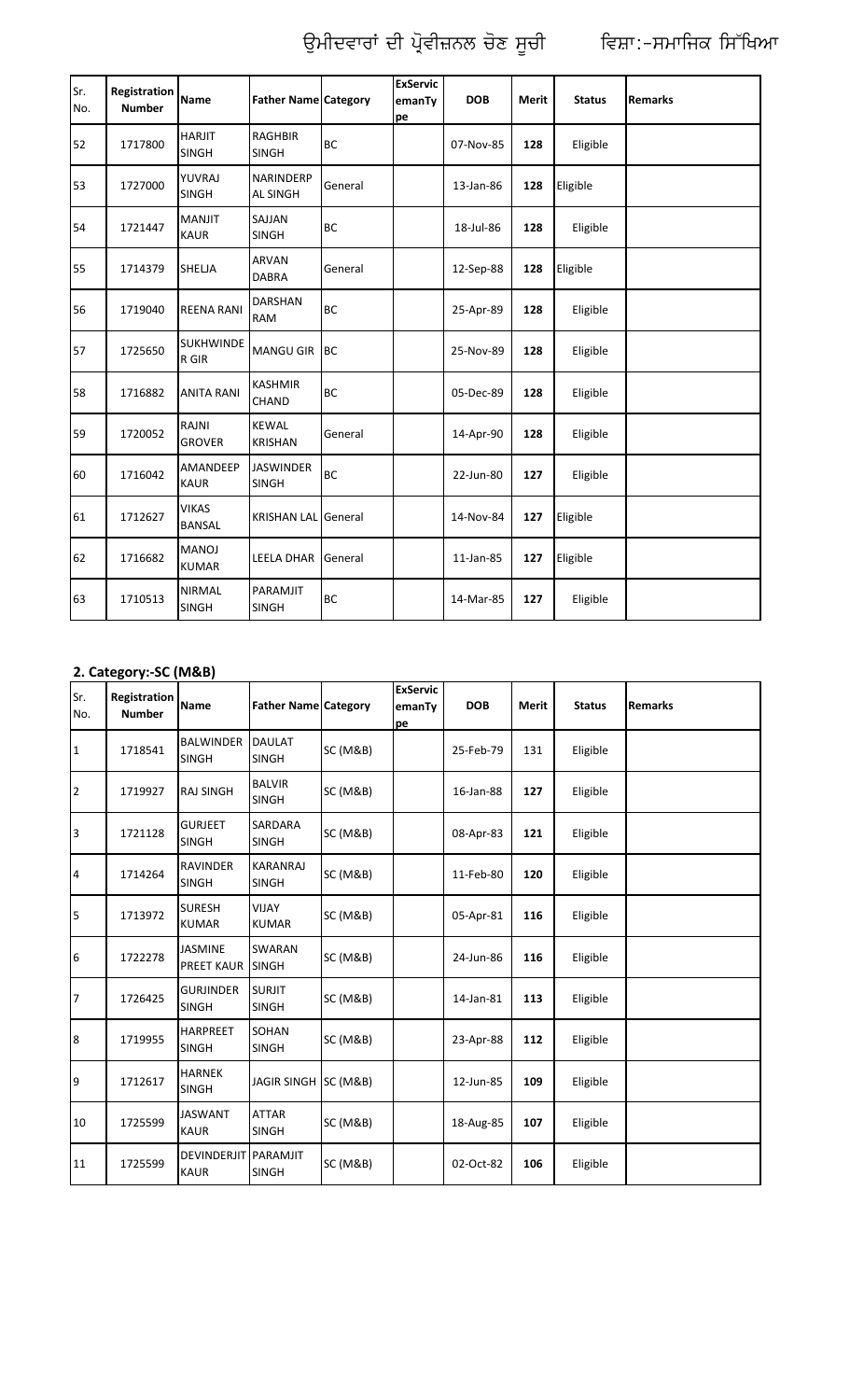| Sr.<br>No. | Registration<br><b>Number</b> | Name                            | <b>Father Name Category</b>     |                                | <b>ExServic</b><br>emanTy<br>pe | <b>DOB</b> | Merit | <b>Status</b>                                         | <b>Remarks</b>              |
|------------|-------------------------------|---------------------------------|---------------------------------|--------------------------------|---------------------------------|------------|-------|-------------------------------------------------------|-----------------------------|
| 12         | 1713885                       | <b>MANDEEP</b><br><b>SINGH</b>  | <b>MITHU</b><br><b>SINGH</b>    | SC (M&B)                       |                                 | 10-Mar-89  | 106   | Eligible                                              |                             |
| 13         | 1728419                       | <b>JASPREET</b><br><b>KAUR</b>  | <b>RAJINDER</b><br><b>SINGH</b> | SC (M&B)                       |                                 | 06-Nov-86  | 104   | Eligible                                              |                             |
| 14         | 1717761                       | SANTOKH<br><b>SINGH</b>         | VAKEEL<br><b>SINGH</b>          | SC (M&B)                       |                                 | 09-Oct-75  | 100   | Eligible                                              |                             |
| 15         | 1710227                       | <b>GURDEEP</b><br><b>SINGH</b>  | LABH SINGH                      | SC (M&B)                       |                                 | 04-Nov-76  | 100   | Eligible                                              |                             |
| 16         | 1716268                       | <b>BALKARN</b><br><b>SINGH</b>  | PRITAM<br>SINGH                 | SC (M&B)                       |                                 | 28-Jun-89  | 100   | Eligible                                              |                             |
| 17         | 1725063                       | <b>DALJIT KAUR</b>              | <b>KARAM</b><br><b>SINGH</b>    | SC (M&B)                       |                                 | 28-Mar-86  | 99    | Eligible                                              |                             |
| 18         | 1726873                       | SOMA<br><b>SINGH</b>            | <b>DHANNA</b><br>SINGH          | SC (M&B)                       |                                 | 07-Mar-81  | 97    | Eligible                                              |                             |
| 19         | 1730071                       | SARBJEET<br><b>KAUR</b>         | SARWAN<br>SINGH                 | SC (M&B)                       |                                 | 18-Jun-88  | 96    | Eligible                                              |                             |
| 20         | 1728942                       | CHAMKILA<br><b>SINGH</b>        | <b>AMRIK</b><br><b>SINGH</b>    | SC (M&B)                       |                                 | 02-Jan-84  | 95    | Eligible                                              |                             |
| 21         | 1721471                       | <b>HARBANS</b><br>LAL           | VIJAY<br><b>KUMAR</b>           | SC (M&B)                       |                                 | 08-Sep-80  | 93    | Eligible                                              |                             |
| 22         | 1730079                       | <b>JAGJEET</b><br><b>KAUR</b>   | <b>HANSA</b><br>SINGH           | SC (M&B)                       |                                 | 25-Jul-86  | 93    | Eligible                                              |                             |
| 23         | 1728567                       | <b>SURJIT</b><br><b>SINGH</b>   | <b>HARI SINGH</b>               | SC (M&B)                       |                                 | 16-Aug-81  | 92    | Eligible                                              |                             |
| 24         | 1728552                       | <b>GURPREET</b><br><b>KAUR</b>  | <b>SUKHDEV</b><br><b>SINGH</b>  | SC (M&B)                       |                                 | 08-Dec-87  | 92    | Eligible                                              |                             |
| 25         | 1715185                       | <b>PAWANJIT</b><br><b>KAUR</b>  | SULAKHAN<br><b>SINGH</b>        | SC (M&B)                       |                                 | 26-Sep-89  | 92    | Eligible                                              |                             |
| 26         | 1726342                       | <b>AMIT PAL</b>                 | <b>MUKHTIAR</b><br><b>SINGH</b> | SC (M&B)                       |                                 | 29-Jan-87  | 91    | Eligible                                              |                             |
| 27         | 1724551                       | <b>SURINDER</b><br><b>KAUR</b>  | <b>SUKHDEV</b><br><b>SINGH</b>  | <b>SC (M&amp;B)</b>            |                                 | 22-Aug-79  | 89    | Eligible                                              |                             |
| 28         | 1714132                       | <b>AJAY PAL</b><br><b>SINGH</b> | <b>SUKHDEV</b><br>SINGH         | SC (M&B)                       |                                 | 15-May-78  | 88    | Eligible                                              |                             |
| 29         | 1710175                       | AMARDEEP<br><b>KAUR</b>         | <b>HARBANS</b><br>SINGH         | SC (M&B)                       |                                 | 14-Feb-84  | 88    | Eligible                                              |                             |
| 30         | 1717521                       | GAGANDEEP<br><b>KAUR</b>        | <b>BAHADUR</b><br>SINGH         | SC (M&B)                       |                                 | 15-Mar-88  | 88    | Eligible                                              |                             |
| 31         | 1729076                       | SANDEEP<br><b>KAUR</b>          | <b>JASPARAN</b><br>SINGH        | <b>SC (M&amp;B)</b>            |                                 | 27-Mar-88  | 88    | Eligible                                              |                             |
| 32         | 1712643                       | <b>ARUNDEEP</b><br><b>KAUR</b>  | <b>JORA SINGH</b>               | SC (M&B)-<br>Ex.Servicema<br>n | <b>DEPEND</b><br>ENT            | 06-Jul-91  | 88    | Not eligible<br>in SC(ESM),<br>Eligible in<br>SC(M&B) | Orignal LDC not<br>produced |
| 33         | 1729245                       | <b>HARDEEP</b><br>GILL          | AMARDEEP<br><b>GILL</b>         | SC (M&B)                       |                                 | 20-Nov-88  | 86    | Eligible                                              |                             |
| 34         | 1714933                       | ARCHANA<br>RANI                 | <b>CHANNA</b><br>RAM            | SC (M&B)                       |                                 | 20-Jun-77  | 85    | Eligible                                              |                             |
| 35         | 1729898                       | SURINDERPA<br>L SINGH           | <b>DARSHAN</b><br><b>VSINGH</b> | SC (M&B)                       |                                 | 15-Apr-78  | 85    | Eligible                                              |                             |
| 36         | 1726587                       | <b>RACHNA</b>                   | <b>NEK SINGH</b>                | <b>SC (M&amp;B)</b>            |                                 | 03-Mar-84  | 85    | Eligible                                              |                             |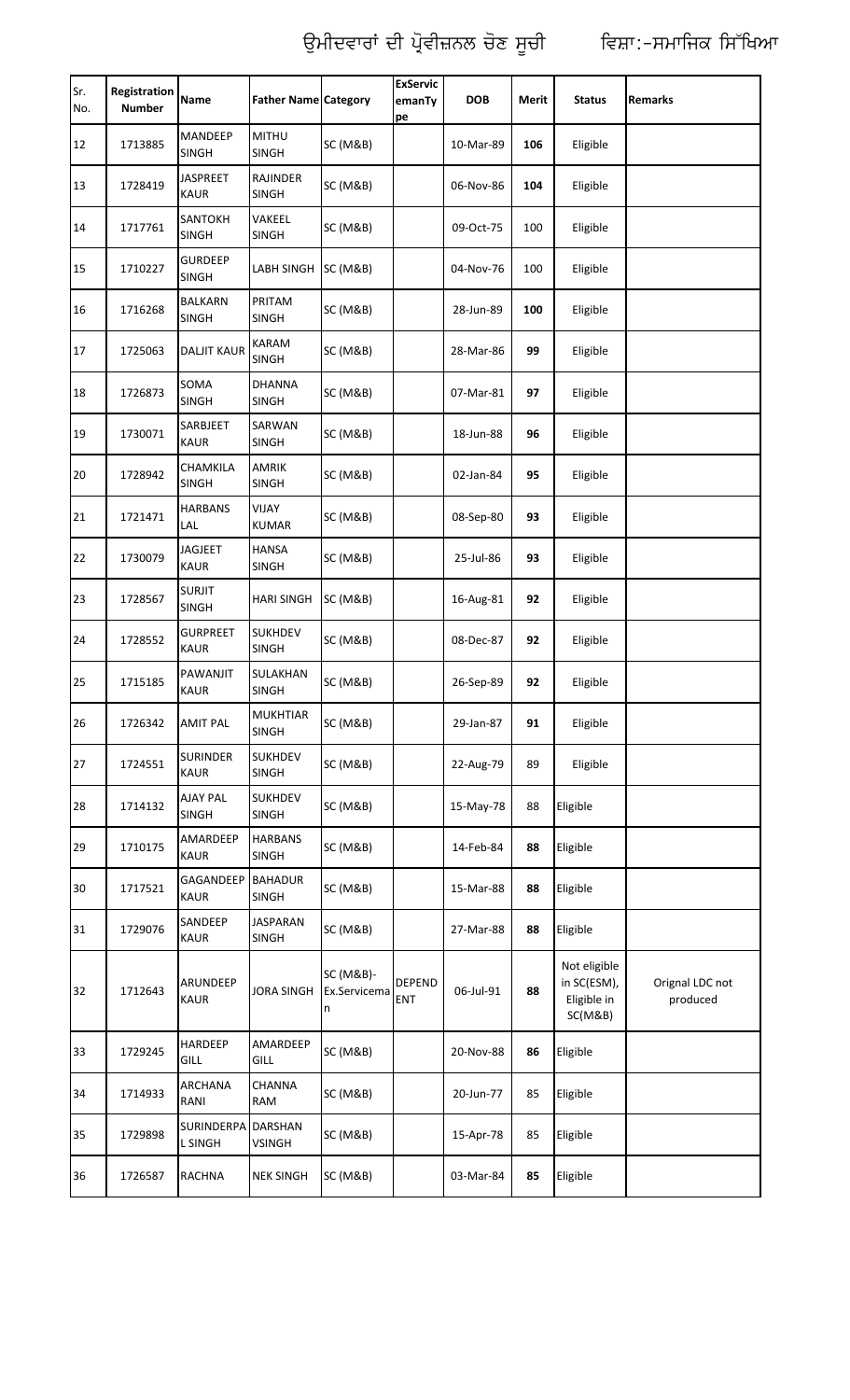| lSr.<br>No. | <b>Registration</b><br><b>Number</b> | <b>Name</b>                      | <b>Father Name Category</b>    |          | <b>ExServic</b><br>emanTy<br>pe | <b>DOB</b> | <b>Merit</b> | <b>Status</b> | <b>Remarks</b> |
|-------------|--------------------------------------|----------------------------------|--------------------------------|----------|---------------------------------|------------|--------------|---------------|----------------|
| 37          | 1727664                              | <b>GURPREET</b><br><b>IKAUR</b>  | <b>BIRA SINGH</b>              | SC(M&B)  |                                 | 31-Mar-81  | 84           | Eligible      |                |
| 38          | 1726722                              | <b>IKARMJEET</b><br><b>IKAUR</b> | <b>GURDEV</b><br><b>SINGH</b>  | SC (M&B) |                                 | 20-Mar-88  | 84           | Eligible      |                |
| 39          | 1725166                              | <b>JAVTAR</b><br><b>SINGH</b>    | <b>GURMEET</b><br><b>SINGH</b> | SC (M&B) |                                 | 24-Nov-81  | 83           | Eligible      |                |

#### **3. Category:- SC (M&B) Against SC(M&B) Sports**

## ਐਸ.ਸੀ ਐਮ.ਐਂਡ ਬੀ ਖਿਡਾਰੀ ਦੀ ਪੋਸਟ ਖਾਲੀ ਰਹਿਣ ਕਾਰਨ ਐਸ.ਸੀ ਐਮ ਐਂਡ ਬੀ ਨੂੰ ਦਿਤੀ ਜਾਂਦੀ ਹੈ ।

| Sr.<br>No. | <b>Registration</b><br><b>Number</b> | <b>I</b> Name                  | <b>Father Name Category</b> |                     | <b>IExServic</b><br>lemanTv<br><b>Ipe</b> | <b>DOB</b> | Merit | <b>Status</b> | <b>IRemarks</b> |
|------------|--------------------------------------|--------------------------------|-----------------------------|---------------------|-------------------------------------------|------------|-------|---------------|-----------------|
| ا 1        | 1711497                              | <b>AMANDEEP</b><br><b>KAUR</b> | <b>RATTAN</b><br>SINGH      | <b>SC (M&amp;B)</b> |                                           | 27-Nov-89  | 83    | Eligible      |                 |

#### **4. Category:- SC (R&O)**

| Sr.<br>No.              | Registration<br><b>Number</b> | Name                               | <b>Father Name Category</b>    |                     | <b>ExServic</b><br>emanTy<br>pe | <b>DOB</b> | Merit | <b>Status</b>                            | Remarks                                                                                                             |
|-------------------------|-------------------------------|------------------------------------|--------------------------------|---------------------|---------------------------------|------------|-------|------------------------------------------|---------------------------------------------------------------------------------------------------------------------|
| $\mathbf{1}$            | 1714973                       | PARAMJIT                           | <b>BARU RAM</b>                | <b>SC (R&amp;O)</b> |                                 | 25-Aug-85  | 127   | Eligible                                 |                                                                                                                     |
| $\overline{2}$          | 1712263                       | <b>MANIDER</b><br><b>KUMAR</b>     | CHINT RAM                      | <b>SC (R&amp;O)</b> |                                 | 29-Jul-87  | 127   | Eligible                                 |                                                                                                                     |
| 3                       | 1719139                       | PARMJEET<br><b>KAUR</b>            | <b>KEHAR</b><br><b>SINGH</b>   | <b>SC (R&amp;O)</b> |                                 | 10-Oct-82  | 126   | Withheld in<br>eligible in<br>open merit | <b>Brother Caste certificate</b><br>SC(R&O) but Submitted, & Affidavit<br>also attached, Father<br>certificate N.A. |
| $\overline{\mathbf{4}}$ | 1716231                       | SIMARJOT<br><b>SINGH</b>           | <b>SHER SINGH</b>              | <b>SC (R&amp;O)</b> |                                 | 10-Jan-85  | 126   | Eligible                                 |                                                                                                                     |
| 5                       | 1710947                       | <b>GURVARIND</b><br><b>ER KAUR</b> | <b>GURTEJ</b><br><b>SINGH</b>  | <b>SC (R&amp;O)</b> |                                 | 20-Mar-86  | 126   | Eligible                                 |                                                                                                                     |
| $\sqrt{6}$              | 1715232                       | <b>GURMAIL</b><br><b>SINGH</b>     | <b>DARSHAN</b><br><b>SINGH</b> | <b>SC (R&amp;O)</b> |                                 | 12-Feb-88  | 126   | Eligible                                 |                                                                                                                     |
| 7                       | 1718576                       | ANIL KUMAR HANS RAJ                |                                | <b>SC (R&amp;O)</b> |                                 | 01-Jul-89  | 126   | Eligible                                 |                                                                                                                     |
| $\boldsymbol{8}$        | 1727612                       | <b>JAGDHIR</b><br><b>SINGH</b>     | <b>BHOLA</b><br><b>SINGH</b>   | <b>SC (R&amp;O)</b> |                                 | 20-Sep-78  | 125   | Eligible                                 |                                                                                                                     |
| $\overline{9}$          | 1714630                       | <b>NARESH</b><br><b>KUMAR</b>      | <b>RAJ KUMAR</b>               | <b>SC (R&amp;O)</b> |                                 | 20-Jan-91  | 125   | Eligible                                 |                                                                                                                     |
| 10                      | 1719464                       | <b>MAJOR</b><br><b>SINGH</b>       | <b>BUTA SINGH</b>              | <b>SC (R&amp;O)</b> |                                 | 25-Nov-79  | 124   | Eligible                                 |                                                                                                                     |
| 11                      | 1714750                       | <b>GURVINDER</b><br><b>KAUR</b>    | <b>HARJEET</b><br><b>SINGH</b> | <b>SC (R&amp;O)</b> |                                 | 15-Sep-89  | 124   | Eligible                                 |                                                                                                                     |
| 12                      | 1711560                       | SAROJ<br><b>KUMARI</b>             | <b>RAM DAS</b>                 | <b>SC (R&amp;O)</b> |                                 | 19-Oct-89  | 124   | Eligible                                 |                                                                                                                     |
| 13                      | 1710940                       | VIKRAMJEET<br><b>SINGH</b>         | <b>NETAR</b><br><b>SINGH</b>   | <b>SC (R&amp;O)</b> |                                 | 10-Oct-92  | 124   | Eligible                                 |                                                                                                                     |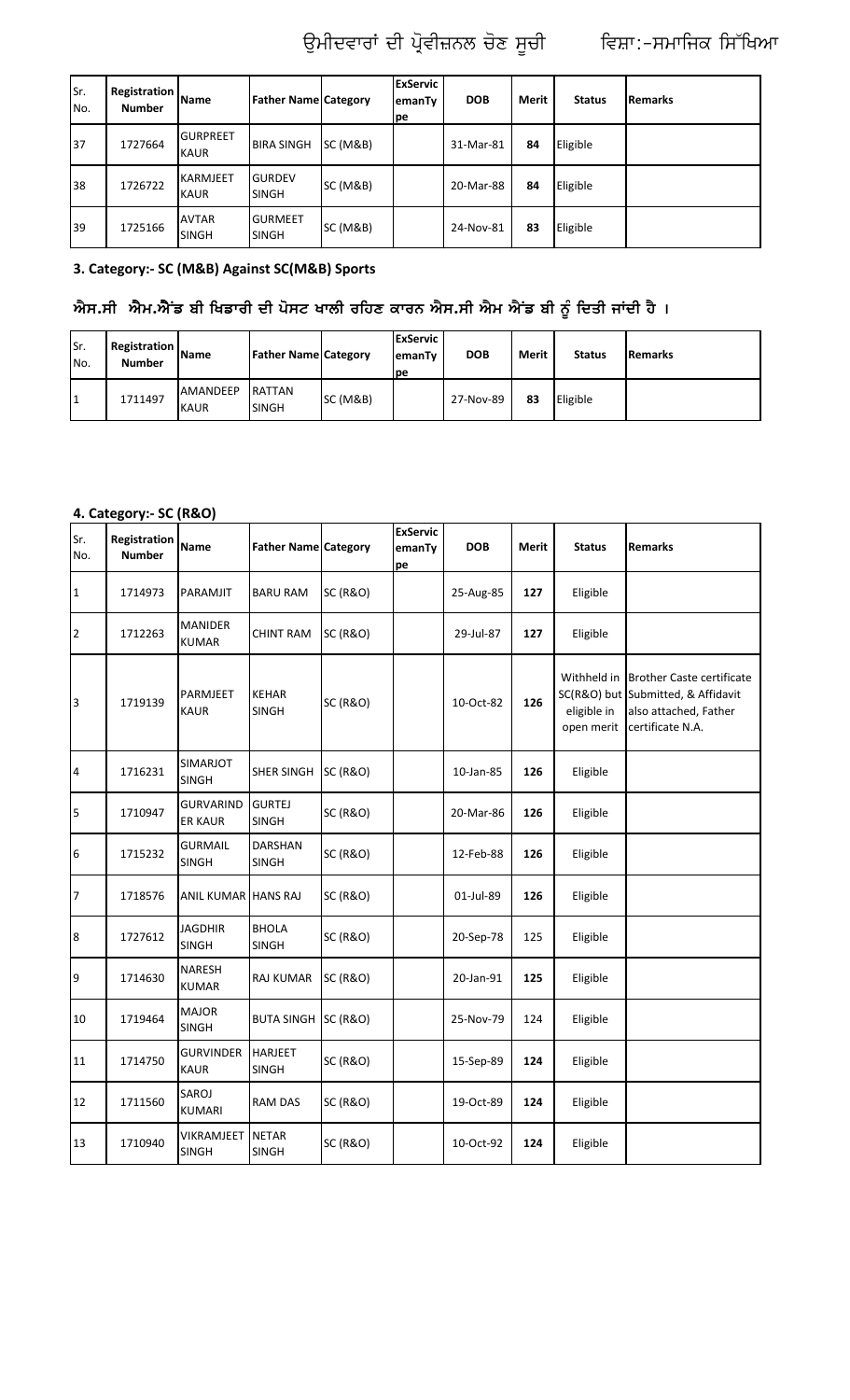| Sr.<br>No. | Registration<br><b>Number</b> | Name                                      | <b>Father Name Category</b>     |                     | <b>ExServic</b><br>emanTy<br>pe | <b>DOB</b> | <b>Merit</b> | <b>Status</b> | <b>Remarks</b> |
|------------|-------------------------------|-------------------------------------------|---------------------------------|---------------------|---------------------------------|------------|--------------|---------------|----------------|
| 14         | 1728593                       | <b>KULDIP</b><br><b>KAUR</b>              | <b>KEHAR</b><br><b>SINGH</b>    | <b>SC (R&amp;O)</b> |                                 | 01-Oct-79  | 123          | Eligible      |                |
| 15         | 1716730                       | MEENA<br><b>KUMARI</b>                    | CHARAN<br><b>DASS</b>           | <b>SC (R&amp;O)</b> |                                 | 02-Oct-79  | 123          | Eligible      |                |
| 16         | 1710870                       | NAGJINDER<br><b>SINGH</b>                 | RANJIT<br><b>SINGH</b>          | <b>SC (R&amp;O)</b> |                                 | 18-Aug-87  | 123          | Eligible      |                |
| 17         | 1713231                       | <b>ANJANA</b><br>RANI                     | PREM<br>CHAND                   | <b>SC (R&amp;O)</b> |                                 | 02-Jan-88  | 123          | Eligible      |                |
| 18         | 1728399                       | <b>BALKAR</b><br><b>SINGH</b>             | <b>BALVIR</b><br><b>SINGH</b>   | <b>SC (R&amp;O)</b> |                                 | 05-Mar-81  | 122          | Eligible      |                |
| 19         | 1716676                       | RANJIT KAUR                               | TARSEM<br>CHAND                 | <b>SC (R&amp;O)</b> |                                 | 09-Apr-81  | 122          | Eligible      |                |
| 20         | 1712636                       | BABAL RANI                                | <b>INDRAJ</b>                   | <b>SC (R&amp;O)</b> |                                 | 20-Oct-85  | 122          | Eligible      |                |
| 21         | 1715454                       | <b>SATWINDER</b><br><b>SINGH</b>          | <b>GURMEET</b><br><b>SINGH</b>  | <b>SC (R&amp;O)</b> |                                 | 09-Mar-86  | 122          | Eligible      |                |
| 22         | 1716674                       | HARVINDER<br><b>CHOPRA</b>                | <b>HARBANS</b><br>LAL           | <b>SC (R&amp;O)</b> |                                 | 20-May-86  | 122          | Eligible      |                |
| 23         | 1712248                       | RAVINDER<br><b>KAUR ALIAS</b><br>RAVINDER | <b>RAM</b><br>LUBHAYA           | <b>SC (R&amp;O)</b> |                                 | 08-Feb-87  | 122          | Eligible      |                |
| 24         | 1715334                       | MANINDER<br><b>KAUR</b>                   | PIARA SINGH SC (R&O)            |                     |                                 | 09-Apr-87  | 122          | Eligible      |                |
| 25         | 1719872                       | NEELAM<br>RANI                            | <b>JOGINDER</b><br><b>SINGH</b> | <b>SC (R&amp;O)</b> |                                 | 06-Dec-88  | 122          | Eligible      |                |
| 26         | 1715057                       | <b>BALKAR</b><br><b>SINGH</b>             | JEET SINGH                      | <b>SC (R&amp;O)</b> |                                 | 10-Mar-90  | 122          | Eligible      |                |
| 27         | 1717711                       | <b>KANCHAN</b>                            | MANGAL LAL SC (R&O)             |                     |                                 | 17-Apr-81  | 121          | Eligible      |                |
| 28         | 1714104                       | <b>ANIL KUMAR</b>                         | <b>DEWAN</b><br>CHAND           | <b>SC (R&amp;O)</b> |                                 | 09-Oct-87  | 121          | Eligible      |                |
| 29         | 1718476                       | NEETU                                     | <b>RANDHIR</b><br>SINGH         | <b>SC (R&amp;O)</b> |                                 | 04-Jul-88  | 121          | Eligible      |                |
| 30         | 1720061                       | HARDEEP<br>KAUR                           | <b>MALKIT</b><br>SINGH          | <b>SC (R&amp;O)</b> |                                 | 20-Sep-90  | 121          | Eligible      |                |
| 31         | 1723116                       | <b>GURPREET</b><br>KAUR                   | KAUR SINGH SC (R&O)             |                     |                                 | 12-Mar-87  | 120          | Eligible      |                |
| 32         | 1713792                       | AMANDEEP<br><b>SINGH</b>                  | <b>JEET SINGH</b>               | <b>SC (R&amp;O)</b> |                                 | 06-Jun-87  | 120          | Eligible      |                |
| 33         | 1719005                       | <b>MANJOT</b><br>KAUR                     | <b>NAGAR</b><br>SINGH           | <b>SC (R&amp;O)</b> |                                 | 28-Dec-87  | 120          | Eligible      |                |
| 34         | 1715388                       | PARMJEET<br>KAUR                          | CHAND RAM SC (R&O)              |                     |                                 | 10-Oct-88  | 120          | Eligible      |                |
| 35         | 1712635                       | KIRANDEEP<br>KAUR                         | <b>GURTEJ</b><br><b>SINGH</b>   | <b>SC (R&amp;O)</b> |                                 | 10-Jan-90  | 120          | Eligible      |                |
| 36         | 1721698                       | RACHNA                                    | YOVRAJ                          | <b>SC (R&amp;O)</b> |                                 | 03-Nov-81  | 119          | Eligible      |                |
| 37         | 1713406                       | MANJIT<br>KAUR                            | RAGHVIR<br>SINGH                | <b>SC (R&amp;O)</b> |                                 | 21-Aug-87  | 119          | Eligible      |                |
| 38         | 1710795                       | <b>KULDEEP</b><br>KAUR                    | <b>SURINDER</b><br>SINGH        | <b>SC (R&amp;O)</b> |                                 | 31-Mar-91  | 119          | Eligible      |                |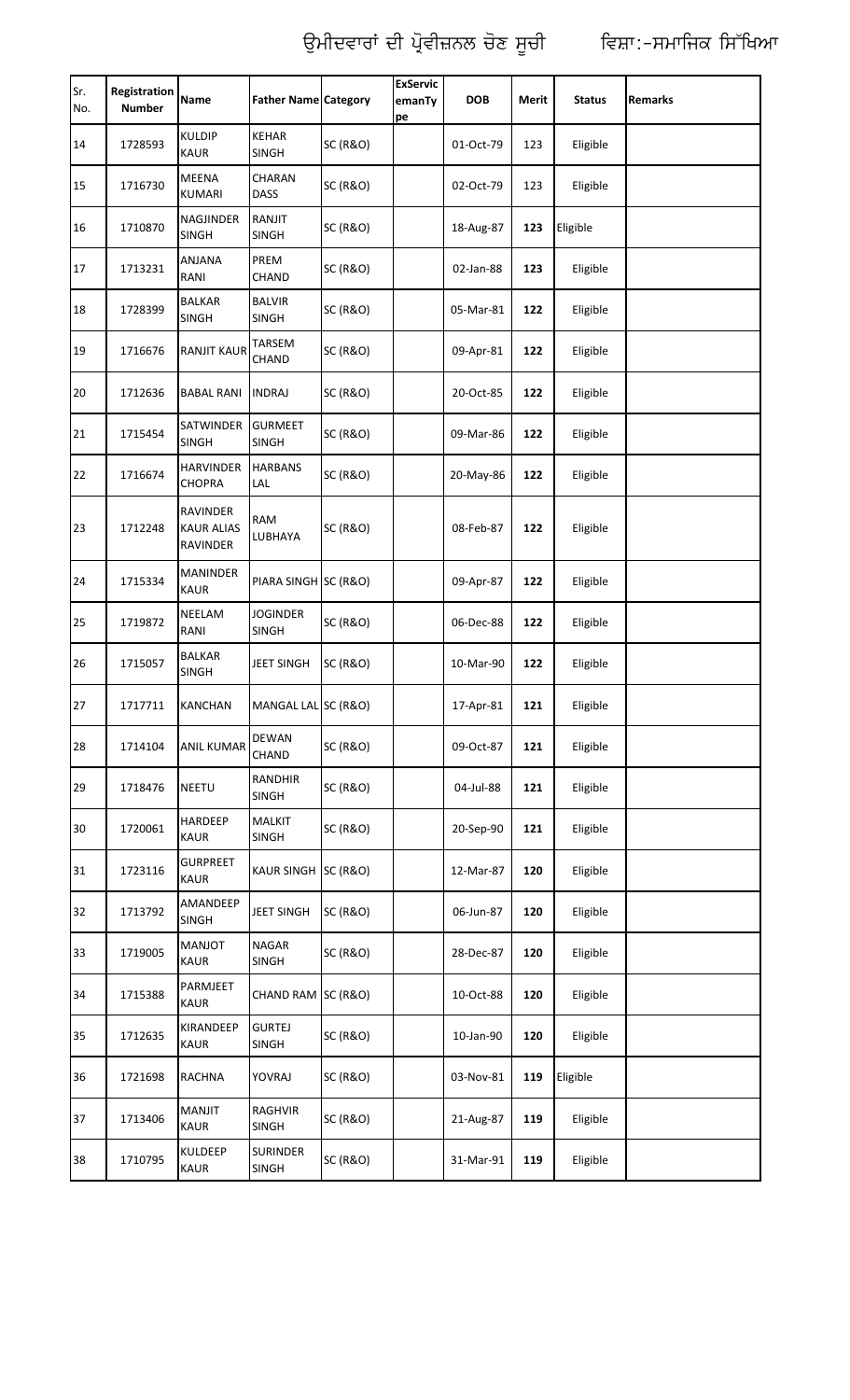| Sr.<br>No. | <b>Registration</b><br><b>Number</b> | <b>I</b> Name                  | <b>Father Name Category</b> |                     | <b>IExServic</b><br>emanTy<br>lpe | <b>DOB</b> | Merit | <b>Status</b> | <b>I</b> Remarks |
|------------|--------------------------------------|--------------------------------|-----------------------------|---------------------|-----------------------------------|------------|-------|---------------|------------------|
| 39         | 1730323                              | <b>SHASHI</b><br><b>IKUMAR</b> | RAM CHAND SC (R&O)          |                     |                                   | 01-May-78  | 118   | Eligible      |                  |
| 40         | 1721665                              | <b>PAWAN</b><br><b>KUMAR</b>   | <b>JAILA RAM</b>            | <b>SC (R&amp;O)</b> |                                   | 19-Jul-80  | 118   | Eligible      |                  |

#### **5. Category:- SC (R&O) Against SC(R&O) Sports**

### ਐਸ.ਸੀ ਆਰ ਐਂਡ ਓ ਖਿਡਾਰੀ ਦੀ ਪੋਸਟ ਖਾਲੀ ਰਹਿਣ ਕਾਰਨ ਐਸ.ਸੀ ਆਰ.ਐਂਡ ਓ ਨੂੰ ਦਿਤੀ ਜਾਂਦੀ ਹੈ ।

| lSr.<br>No. | <b>Registration</b><br><b>Number</b> | <b>I</b> Name            | <b>Father Name Category</b> | <b>IExServic</b><br>lemanTv<br>Ipe | <b>DOB</b> | Merit | <b>Status</b> | <b>Remarks</b> |
|-------------|--------------------------------------|--------------------------|-----------------------------|------------------------------------|------------|-------|---------------|----------------|
|             | 1724426                              | <b>ARVINDER</b><br>SINGH | DALIP SINGH SC (R&O)        |                                    | 11-Apr-83  | 118   | Eligible      |                |

#### **6. Category:-SC (M&B)Ex.Serviceman**

| lSr.<br>No.    | <b>Registration</b><br><b>Number</b> | <b>Name</b>                    | <b>Father Name Category</b>   |                                      | <b>IExServic</b><br><b>emanTy</b><br>Ipe | <b>DOB</b> | Merit | <b>Status</b> | l Remarks |
|----------------|--------------------------------------|--------------------------------|-------------------------------|--------------------------------------|------------------------------------------|------------|-------|---------------|-----------|
| $\overline{1}$ | 1713237                              | <b>AMANDEEP</b><br><b>KAUR</b> | <b>UJAGAR</b><br><b>SINGH</b> | <b>SC (M&amp;B)-</b><br>Ex.Servicema | <b>DEPEND</b><br><b>ENT</b>              | 20-Jul-90  | 61    | Eligible      |           |

### **7. Category:-SC (R&O)-Ex.Serviceman**

| Sr.<br>No.       | Registration<br><b>Number</b> | Name                                        | <b>Father Name Category</b>                  |                                                            | <b>ExServic</b><br>emanTy<br>pe | <b>DOB</b> | <b>Merit</b> | <b>Status</b> | <b>Remarks</b> |
|------------------|-------------------------------|---------------------------------------------|----------------------------------------------|------------------------------------------------------------|---------------------------------|------------|--------------|---------------|----------------|
| 1                | 1718411                       | <b>SUKHWINDE</b><br><b>R SINGH</b>          |                                              | <b>SC (R&amp;O)-</b><br>DALIP SINGH Ex.Servicema SELF<br>n |                                 | 15-May-87  | 123          | Eligible      |                |
| $\overline{2}$   | 1724293                       | <b>KULDEEP</b><br><b>SINGH</b>              | <b>HARDYAL</b><br><b>SINGH</b>               | SC (R&O)-<br>Ex.Servicema<br>n                             | <b>DEPEND</b><br><b>ENT</b>     | 30-Jan-83  | 113          | Eligible      |                |
| $\overline{3}$   | 1711676                       | <b>GURPREET</b><br><b>SINGH</b>             | <b>BAGHEL</b><br><b>SINGH</b>                | SC (R&O)-<br>Ex.Servicema<br>n                             | <b>DEPEND</b><br><b>ENT</b>     | 29-Aug-82  | 93           | Eligible      |                |
| $\overline{4}$   | 1719436                       | <b>ANITA</b><br><b>KUMARI</b>               | <b>SHRI</b><br><b>DHARAM</b><br><b>CHAND</b> | <b>SC (R&amp;O)-</b><br>Ex.Servicema<br>n                  | <b>DEPEND</b><br><b>ENT</b>     | 29-Mar-77  | 85           | Eligible      |                |
| 5                | 1730293                       | <b>NARINDERJIT GURCHARAN</b><br><b>KAUR</b> | <b>SINGH</b>                                 | SC (R&O)-<br>Ex.Servicema                                  | <b>DEPEND</b><br><b>ENT</b>     | 28-Oct-85  | 82           | Eligible      |                |
| $6\phantom{.}6$  | 1710981                       | <b>REETU</b>                                | <b>RAM</b><br><b>BHULLA</b>                  | SC (R&O)-<br>Ex.Servicema                                  | <b>DEPEND</b><br>ENT            | 03-Jan-89  | 74           | Eligible      |                |
| 7                | 1723959                       | <b>VIJAY</b><br><b>KUMAR</b>                | <b>HANS RAJ</b>                              | SC (R&O)-<br>Ex.Servicema<br>n                             | <b>DEPEND</b><br><b>ENT</b>     | 29-Sep-80  | 73           | Eligible      |                |
| $\boldsymbol{8}$ | 1730291                       | <b>BALJINDER</b><br><b>KAUR</b>             | <b>SAROOP</b><br><b>SINGH</b>                | SC (R&O)-<br>Ex.Servicema<br>n                             | <b>DEPEND</b><br><b>ENT</b>     | 13-Jul-79  | 69           | Eligible      |                |

#### **8. Category:-SC (M&B)-Sports**

| ISr.<br>IN <sub>o</sub> . | <b>Registration</b><br><b>Number</b> | <b>IName</b> | <b>Father Name Category</b> |                                         | lExServic<br>emanTy<br>lpe | <b>DOB</b> | Merit | <b>Status</b> | <b>IRemarks</b> |
|---------------------------|--------------------------------------|--------------|-----------------------------|-----------------------------------------|----------------------------|------------|-------|---------------|-----------------|
|                           |                                      |              |                             | No Candidate Available in this category |                            |            |       |               |                 |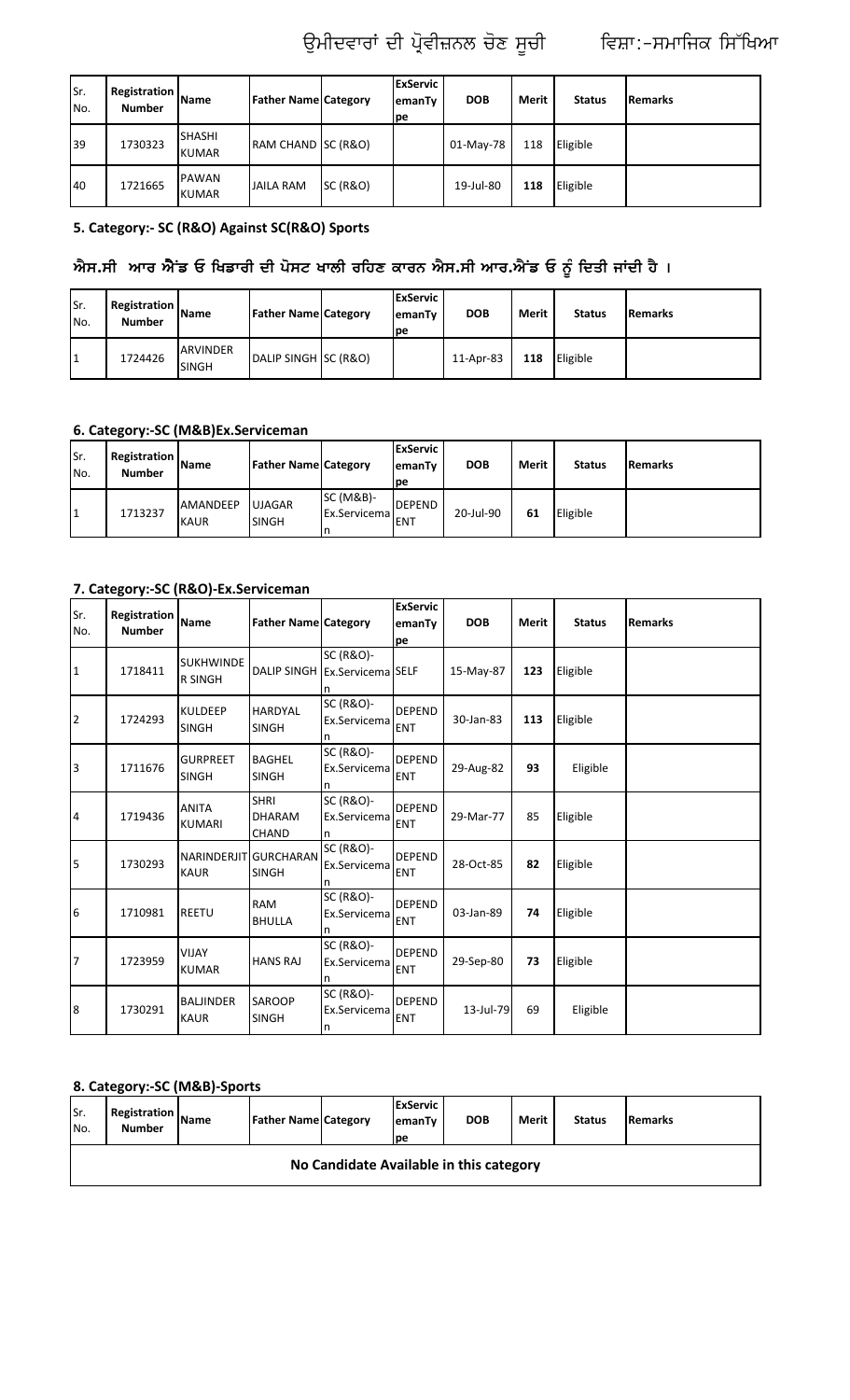| lSr.<br>No. | <b>Registration</b><br><b>Number</b> | <b>IName</b>                  | <b>Father Name Category</b> |                     | <b>ExServic</b><br>emanTy<br>pe | <b>DOB</b> | Merit | <b>Status</b> | <b>Remarks</b> |
|-------------|--------------------------------------|-------------------------------|-----------------------------|---------------------|---------------------------------|------------|-------|---------------|----------------|
|             | 9. Category:-SC (R&O)- Sports        |                               |                             |                     |                                 |            |       |               |                |
| Sr.<br>No.  | <b>Registration</b><br><b>Number</b> | <b>IName</b>                  | <b>Father Name Category</b> |                     | <b>ExServic</b><br>emanTy<br>pe | <b>DOB</b> | Merit | <b>Status</b> | <b>Remarks</b> |
| I1          | 1729273                              | <b>SATNAM</b><br><b>SINGH</b> | <b>KULDEEP</b><br>SINGH     | SC (R&O)-<br>Sports |                                 | 17-May-84  | 79    | Eligible      | Sports         |

### **10. Category:-BC**

| Sr.<br>No.     | Registration<br><b>Number</b> | Name                              | <b>Father Name Category</b>      |           | <b>ExServic</b><br>emanTy<br>pe | <b>DOB</b> | <b>Merit</b> | <b>Status</b> | <b>Remarks</b> |
|----------------|-------------------------------|-----------------------------------|----------------------------------|-----------|---------------------------------|------------|--------------|---------------|----------------|
| $\mathbf{1}$   | 1712014                       | <b>BHOLI</b>                      | RAJPAL                           | BC        |                                 | 01-Jan-79  | 131          | Eligible      |                |
| $\overline{2}$ | 1720067                       | <b>SURINDER</b><br><b>SINGH</b>   | LAL SINGH                        | BC        |                                 | 20-Feb-78  | 127          | Eligible      |                |
| $\overline{3}$ | 1725019                       | SANDEEP<br>KAUR                   | PARTAP<br>SINGH                  | BC        |                                 | 21-Apr-86  | 127          | Eligible      |                |
| 4              | 1711746                       | AMANDEEP<br><b>KAUR</b>           | <b>SUKHJINDER</b><br>PAL SINGH   | BC        |                                 | 19-Nov-87  | 127          | Eligible      |                |
| 5              | 1719115                       | KARAMJIT<br><b>KAUR</b>           | PRITAM<br><b>SINGH</b>           | BC        |                                 | 18-Apr-82  | 126          | Eligible      |                |
| 6              | 1719942                       | RAMANDEEP SIMARJIT<br><b>KAUR</b> | <b>SINGH</b>                     | BC        |                                 | 24-Sep-86  | 126          | Eligible      |                |
| 7              | 1721002                       | AMANDEEP                          | <b>SHABEG</b><br>SINGH           | BC        |                                 | 05-Oct-86  | 126          | Eligible      |                |
| $\bf{8}$       | 1715879                       | <b>ANITA</b>                      | SATPAL                           | ВC        |                                 | 20-Oct-88  | 126          | Eligible      |                |
| 9              | 1716542                       | <b>MAMTA</b><br><b>DEVI</b>       | DHAN RAJ                         | BC        |                                 | 25-Jan-89  | 126          | Eligible      |                |
| 10             | 1712426                       | PARVEEN<br><b>KUMAR</b>           | SHAMSHER<br><b>SINGH</b>         | ВC        |                                 | 15-May-89  | 126          | Eligible      |                |
| 11             | 1712199                       | SANDEEP<br><b>KUMAR</b>           | RAM KISHAN BC                    |           |                                 | 21-Dec-90  | 126          | Eligible      |                |
| 12             | 1713669                       | <b>GURMEET</b><br><b>KAUR</b>     | <b>BAKHSHEES</b><br><b>SINGH</b> | ВC        |                                 | 26-Nov-92  | 126          | Eligible      |                |
| 13             | 1718059                       | POONAM<br>RANI                    | <b>RAM CHAND</b>                 | <b>BC</b> |                                 | 09-Dec-92  | 126          | Eligible      |                |
| 14             | 1713217                       | <b>RUP KAUR</b>                   | <b>GURMEET</b><br>SINGH          | ВC        |                                 | 05-May-85  | 125          | Eligible      |                |
| 15             | 1721151                       | <b>SUKHDEEP</b><br><b>SINGH</b>   | <b>MUKHTIAR</b><br>SINGH         | ВC        |                                 | 25-May-87  | 125          | Eligible      |                |
| 16             | 1717187                       | <b>JASPREET</b><br><b>KAUR</b>    | MALKIT<br>SINGH                  | ВC        |                                 | 27-Jun-87  | 125          | Eligible      |                |
| 17             | 1721061                       | PARMILA                           | RAM<br>CHANDER                   | ВC        |                                 | 12-Jul-95  | 125          | Eligible      |                |
| 18             | 1720547                       | <b>KESAR</b><br>SINGH             | <b>JAGAT</b><br>SINGH            | ВC        |                                 | 05-Jan-84  | 124          | Eligible      |                |
| 19             | 1719191                       | <b>RAJ BALA</b>                   | <b>GAURI</b><br>SHANKAR          | ВC        |                                 | 14-Apr-85  | 124          | Eligible      |                |
| 20             | 1720728                       | PAWAN<br><b>KUMAR</b>             | PIRTHI RAJ                       | ВC        |                                 | 06-Mar-88  | 124          | Eligible      |                |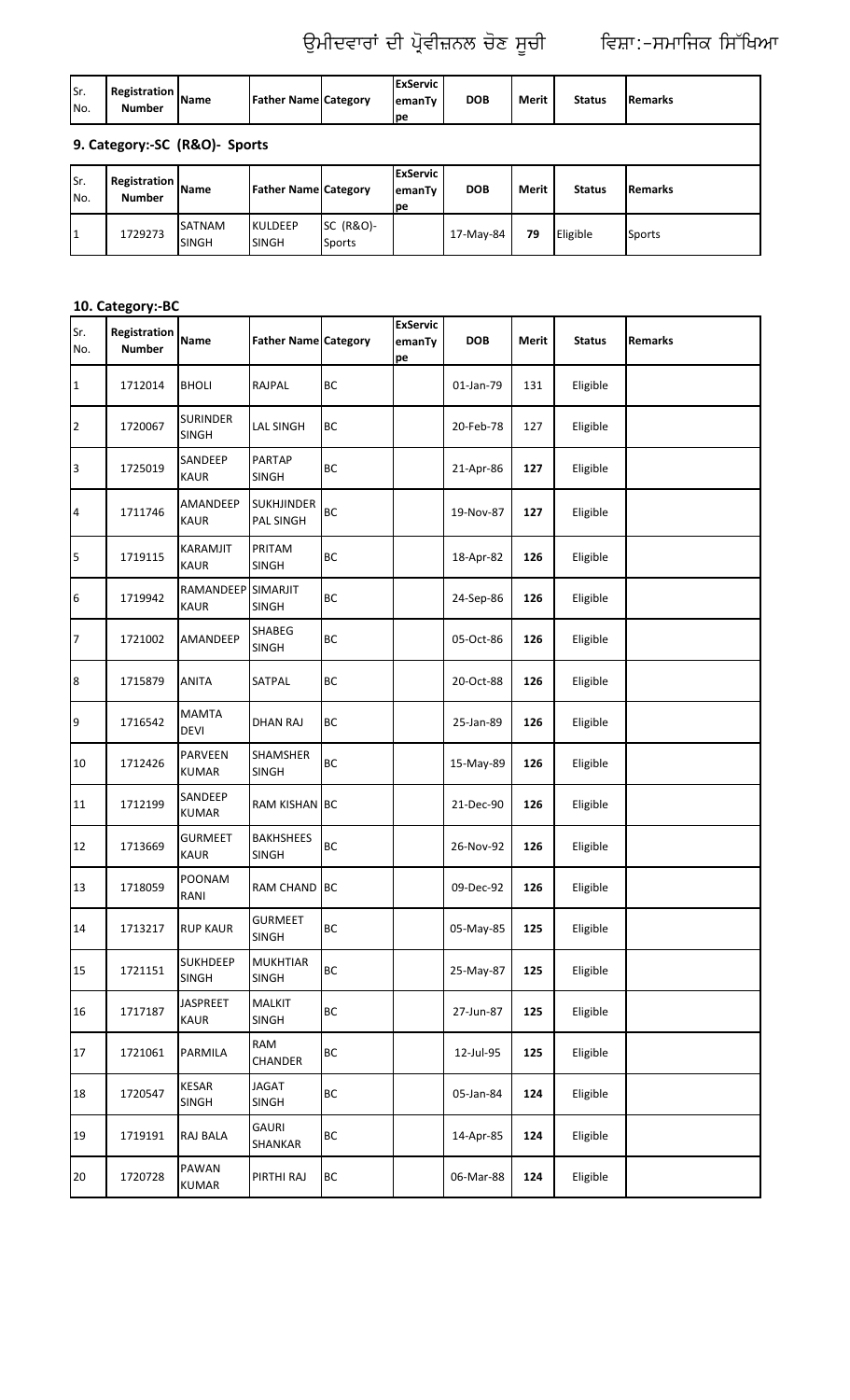| Sr.<br>No. | Registration<br><b>Number</b> | Name                             | <b>Father Name Category</b>      |           | <b>ExServic</b><br>emanTy<br>pe | <b>DOB</b> | Merit | <b>Status</b> | <b>Remarks</b> |
|------------|-------------------------------|----------------------------------|----------------------------------|-----------|---------------------------------|------------|-------|---------------|----------------|
| 21         | 1717865                       | <b>MAHINDER</b><br><b>KUMAR</b>  | LICHHI RAM                       | BC        |                                 | 10-Jan-91  | 124   | Eligible      |                |
| 22         | 1728212                       | <b>RANJIT KAUR</b>               | <b>HARBANS</b><br><b>SINGH</b>   | ВC        |                                 | 07-Jan-79  | 123   | Eligible      |                |
| 23         | 1712952                       | <b>DYAL SINGH</b>                | CHARAN<br><b>SINGH</b>           | ВC        |                                 | 01-Mar-81  | 123   | Eligible      |                |
| 24         | 1727240                       | <b>GURCHARAN</b><br><b>SINGH</b> | NATHA RAM                        | BC        |                                 | 13-May-82  | 123   | Eligible      |                |
| 25         | 1711653                       | <b>MANJIT</b><br><b>KAUR</b>     | <b>GURCHET</b><br>SINGH          | <b>BC</b> |                                 | 15-Apr-83  | 123   | Eligible      |                |
| 26         | 1716937                       | <b>PARMINDER</b><br><b>KAUR</b>  | <b>GURDEEP</b><br>SINGH          | <b>BC</b> |                                 | 02-Jun-85  | 123   | Eligible      |                |
| 27         | 1720340                       | <b>MANPREET</b><br><b>SINGH</b>  | <b>BALVINDER</b><br><b>SINGH</b> | <b>BC</b> |                                 | 25-May-86  | 123   | Eligible      |                |
| 28         | 1721112                       | <b>RAJWINDER</b><br><b>KAUR</b>  | <b>JOGINDER</b><br>SINGH         | BC        |                                 | 29-Jun-87  | 123   | Eligible      |                |
| 29         | 1720423                       | <b>MONIKA</b><br>RANI            | <b>HARMESH</b><br>CHAND          | <b>BC</b> |                                 | 01-Jun-88  | 123   | Eligible      |                |
| 30         | 1720221                       | <b>NIRMALA</b><br><b>DEVI</b>    | <b>SHRI RAM</b>                  | <b>BC</b> |                                 | 15-Mar-89  | 123   | Eligible      |                |
| 31         | 1720405                       | <b>POONAM</b><br><b>KAMBOJ</b>   | TIRATH RAM BC                    |           |                                 | 20-Jan-91  | 123   | Eligible      |                |
| 32         | 1724913                       | <b>MAMTA</b><br>RANI             | <b>DAYAL</b><br>CHAND            | BC        |                                 | 28-Feb-93  | 123   | Eligible      |                |
| 33         | 1713328                       | RAMANDEEP JASPAL<br><b>KAUR</b>  | <b>SINGH</b>                     | BC        |                                 | 29-Mar-93  | 123   | Eligible      |                |
| 34         | 1715949                       | <b>RENU BALA</b>                 | RAMESH<br>CHANDER                | BC        |                                 | 01-May-80  | 122   | Eligible      |                |
| 35         | 1717041                       | <b>RADHA</b><br><b>KRISHAN</b>   | RAM<br>PARTAP                    | ВC        |                                 | 05-Sep-81  | 122   | Eligible      |                |
| 36         | 1715364                       | LAKHWINDE<br>R SINGH             | <b>GURTEJ</b><br>SINGH           | ВC        |                                 | 16-Jul-83  | 122   | Eligible      |                |
| 37         | 1717818                       | AMANDEEP<br><b>KAUR</b>          | <b>HARBANS</b><br>SINGH          | ВC        |                                 | 29-Aug-84  | 122   | Eligible      |                |
| 38         | 1718677                       | PARAMJEET<br><b>KAUR</b>         | <b>JASPAL</b><br>SINGH           | ВC        |                                 | 07-Dec-86  | 122   | Eligible      |                |
| 39         | 1722068                       | KARAMJEET<br><b>KAUR</b>         | <b>DALJEET</b><br>SINGH          | BC        |                                 | 10-Dec-91  | 122   | Eligible      |                |

### **11. Category:- BC Against BC-ESM**

## ਬੀ.ਸੀ. ਸਾਬਕਾ ਫੌਜੀ ਦੀਆਂ ਪੋਸਟਾ ਖਾਲੀ ਰਹਿਣ ਕਾਰਨ ਬੀ.ਸੀ. ਕੈਟਾਗਰੀ ਨੂੰ ਦਿੱਤੀਆਂ ਜਾਂਦੀਆਂ ਹਨ ।

| Sr.<br>No. | <b>Registration</b><br><b>Number</b> | <b>IName</b>              | <b>Father Name Category</b> |           | <b>ExServic</b><br><b>lemanTv</b><br> pe | <b>DOB</b> | <b>Merit</b> | <b>Status</b> | <b>I</b> Remarks |
|------------|--------------------------------------|---------------------------|-----------------------------|-----------|------------------------------------------|------------|--------------|---------------|------------------|
| 1          | 1721183                              | <b>SULTANA</b>            | <b>HASHMAT</b><br>ALI       | <b>BC</b> |                                          | 03-Apr-76  | 121          | Eligible      |                  |
| 12         | 1729229                              | <b>MANJINDER</b><br>SINGH | <b>JASWANT</b><br>SINGH     | <b>BC</b> |                                          | 18-Mar-79  | 121          | Eligible      |                  |
| l3         | 1717042                              | <b>RANJEETA</b>           | <b>RAM KUMAR BC</b>         |           |                                          | 31-Dec-79  | 121          | Eligible      |                  |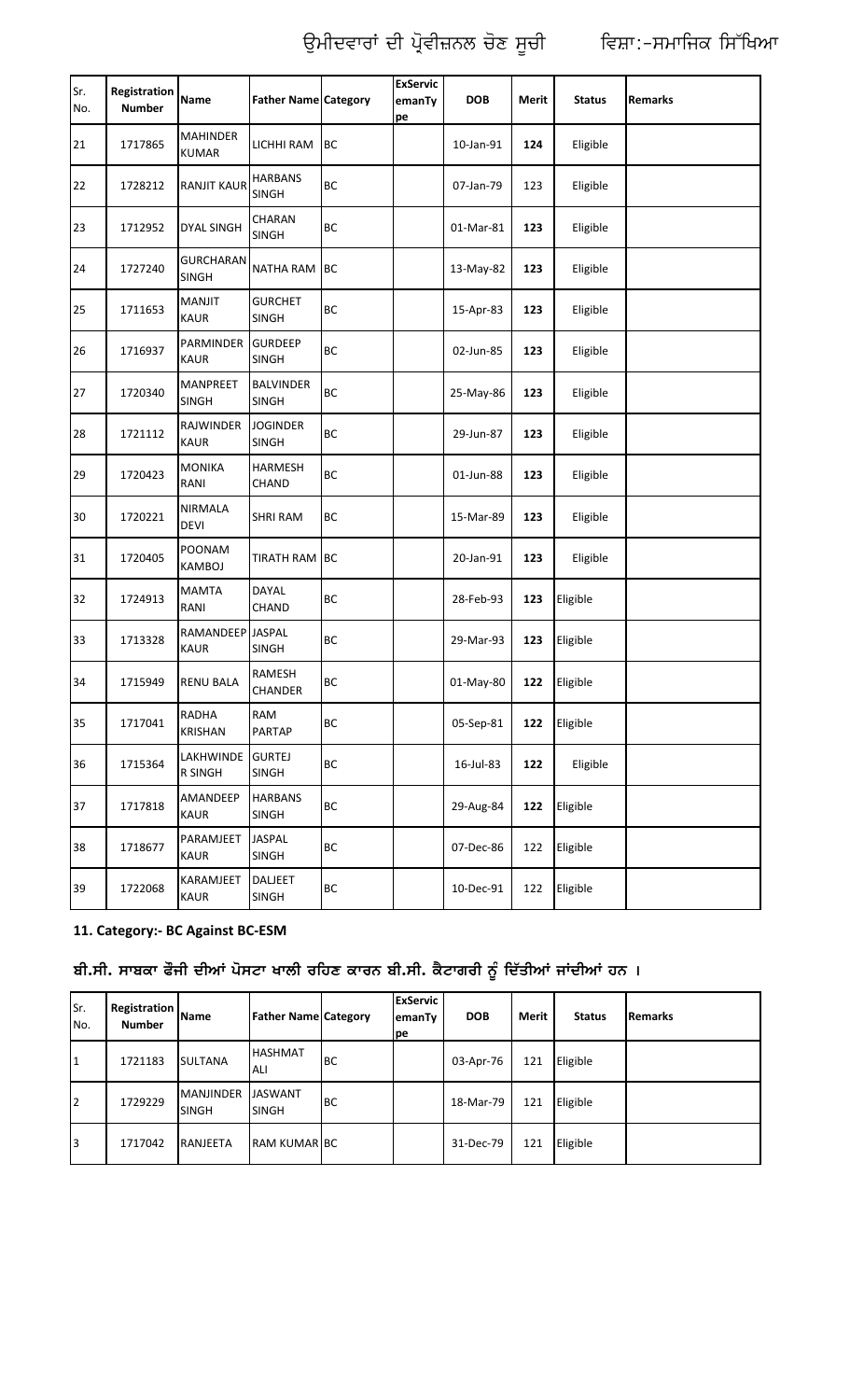| Sr.<br>No.     | Registration<br><b>Number</b>             | <b>Name</b>                         | <b>Father Name Category</b>    |                          | <b>ExServic</b><br>emanTy<br>pe | <b>DOB</b> | Merit        | <b>Status</b> | <b>Remarks</b> |
|----------------|-------------------------------------------|-------------------------------------|--------------------------------|--------------------------|---------------------------------|------------|--------------|---------------|----------------|
|                | 12. Category:-BC- Ex.Serviceman           |                                     |                                |                          |                                 |            |              |               |                |
| Sr.<br>No.     | <b>Registration</b> Name<br><b>Number</b> |                                     | <b>Father Name Category</b>    |                          | <b>ExServic</b><br>emanTy<br>pe | <b>DOB</b> | <b>Merit</b> | <b>Status</b> | <b>Remarks</b> |
| $\mathbf{1}$   | 1716514                                   | <b>MANPREET</b><br><b>KAUR</b>      | SARWAN<br>SINGH                | BC-<br>Ex.Servicema<br>n | <b>DEPEND</b><br><b>ENT</b>     | 03-Dec-84  | 121          | Eligible      |                |
| $\overline{2}$ | 1718618                                   | <b>LAKHWINDE</b><br><b>R KAUR</b>   | TARSEM<br><b>SINGH</b>         | BC-<br>Ex.Servicema<br>n | <b>DEPEND</b><br><b>ENT</b>     | 22-Dec-82  | 104          | Eligible      |                |
| 3              | 1723324                                   | <b>DALJIT</b><br><b>KUMARI</b>      | <b>JAGDISH RAJ</b>             | BC-<br>Ex.Servicema      | <b>DEPEND</b><br><b>ENT</b>     | 07-Mar-85  | 90           | Eligible      |                |
| $\overline{4}$ | 1724981                                   | <b>KULJINDER</b><br><b>KAUR</b>     | <b>NAURANG</b><br><b>SINGH</b> | BC-<br>Ex.Servicema<br>n | <b>DEPEND</b><br><b>ENT</b>     | 04-Jan-88  | 88           | Eligible      |                |
| 5              | 1710414                                   | <b>JASWINDER</b><br><b>JIT KAUR</b> | <b>DILDAR</b><br><b>SINGH</b>  | BC-<br>Ex.Servicema<br>n | <b>DEPEND</b><br><b>ENT</b>     | 26-Jul-89  | 44           | Eligible      |                |

#### **13. Category:-General(Sports)**

| Sr.<br>No.              | Registration<br><b>Number</b> | Name                                           | <b>Father Name Category</b>          |                     | <b>ExServic</b><br>emanTy<br>pe | <b>DOB</b> | <b>Merit</b> | <b>Status</b> | Grade |
|-------------------------|-------------------------------|------------------------------------------------|--------------------------------------|---------------------|---------------------------------|------------|--------------|---------------|-------|
| $\mathbf{1}$            | 1715872                       | SANDEEP<br><b>SHARMA</b>                       | <b>SURINDER</b><br><b>KUMAR</b>      | General(Spor<br>ts) |                                 | 14-Oct-86  | 107          | Eligible      | C     |
| $\overline{2}$          | 1711970                       | <b>JUJHAR</b><br><b>SINGH</b><br><b>CHAHAL</b> | <b>JAGMOHAN</b><br><b>SINGH</b>      | General(Spor<br>ts) |                                 | 01-May-80  | 65           | Eligible      | C     |
| $\overline{\mathbf{3}}$ | 1720196                       | <b>MANDEEP</b><br><b>SINGH</b>                 | <b>RAM KARAN</b>                     | General(Spor<br>ts) |                                 | 21-Sep-87  | 88           | Eligible      | C     |
| $\overline{4}$          | 1718082                       | <b>NAVI</b><br><b>GAUTAM</b>                   | <b>ASHOK</b><br><b>KUMAR</b>         | General(Spor<br>ts) |                                 | 10-Sep-86  | 84           | Eligible      | C     |
| 5                       | 1723216                       | <b>HARVEEN</b><br><b>KAUR</b>                  | <b>MAJOR</b><br><b>SINGH</b>         | General(Spor<br>ts) |                                 | 04-Aug-82  | 55           | Eligible      | C     |
| 6                       | 1719379                       | <b>SEEMA RANI</b>                              | <b>AMRIT PAUL</b>                    | General(Spor<br>ts) |                                 | 15-Jan-88  | 102          | Eligible      | C     |
| 7                       | 1722451                       | <b>KULDEEP</b><br><b>BHULLAR</b>               | <b>AMRITPARK</b><br><b>ASH SINGH</b> | General(Spor<br>ts) |                                 | 19-Nov-79  | 92           | Eligible      | C     |

#### **14. Category:-Freedom Fighter**

| Sr.<br>No.     | Registration<br><b>Number</b> | <b>Name</b>                     | <b>Father Name Category</b> |                    | <b>ExServic</b><br>emanTy<br>pe | <b>DOB</b>   | Merit | <b>Status</b>      | <b>Remarks</b>                                          |
|----------------|-------------------------------|---------------------------------|-----------------------------|--------------------|---------------------------------|--------------|-------|--------------------|---------------------------------------------------------|
|                | 1718377                       | <b>MANDEEP</b><br><b>KAUR</b>   | RACHHPAL<br>SINGH           | Freedom<br>Fighter |                                 | $02$ -Dec-83 | 106   | Result<br>Withheld | TET passed in BC<br>category but Applied in<br>FF.      |
| 2              | 1718618                       | LAKHWINDE<br>R KAUR             | TARSEM<br>SINGH             | Freedom<br>Fighter |                                 | 22-Dec-82    | 104   | Result<br>Withheld | TET passed in BC<br>category but Applied in<br>FF.      |
| 3              | 1722845                       | AMANDEEP<br><b>KAUR</b>         | <b>JASWANT</b><br>SINGH     | Freedom<br>Fighter |                                 | 01-Jun-86    | 99    | Eligible           |                                                         |
| $\overline{4}$ | 1728870                       | <b>NAVDEEP</b><br><b>KAUR</b>   | <b>SHAMSHER</b><br>SINGH    | Freedom<br>Fighter |                                 | 14-Dec-84    | 97    | Eligible           |                                                         |
| 5              | 1727989                       | <b>MS RANJIT</b><br><b>KAUR</b> | <b>DARSHAN</b><br>SINGH     | Freedom<br>Fighter |                                 | 14-Jan-82    | 85    | Result<br>Withheld | TET passed in SC(R&O)<br>category but Applied in<br>FF. |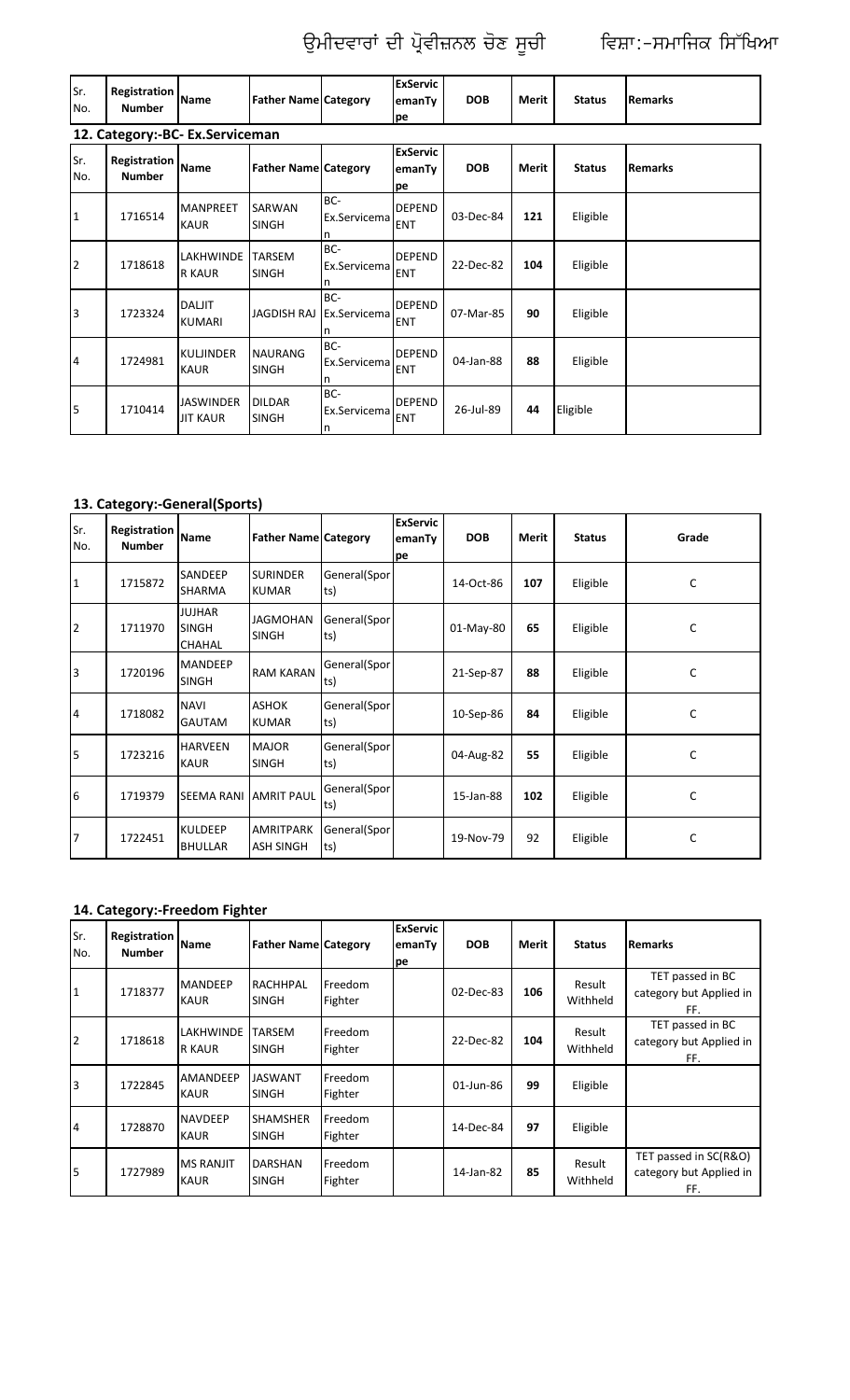| lSr.<br>No. | <b>Registration</b><br><b>Number</b> | <b>I</b> Name                   | <b>Father Name Category</b> |                    | <b>IExServic</b><br><b>emanTy</b><br>lpe. | <b>DOB</b> | Merit | <b>Status</b>      | <b>Remarks</b>                                      |
|-------------|--------------------------------------|---------------------------------|-----------------------------|--------------------|-------------------------------------------|------------|-------|--------------------|-----------------------------------------------------|
| 16          | 1729065                              | <b>JAIPREET</b><br><b>SINGH</b> | <b>RANBIR</b><br>SINGH      | Freedom<br>Fighter |                                           | 11-Sep-84  | 72    | Eligible           |                                                     |
| 17          | 1728310                              | <b>HARINDER</b><br><b>SINGH</b> | <b>MUKHTIAR</b><br>SINGH    | Freedom<br>Fighter |                                           | 02-Oct-82  | 68    | Result<br>Withheld | TET passed in BC<br>category but Applied in<br>'FF. |

### **15. Category:-Ex.Serviceman (General)**

| Sr.<br>No.       | Registration<br><b>Number</b> | Name                           | <b>Father Name Category</b>     |                                    | <b>ExServic</b><br>emanTy<br>pe | <b>DOB</b> | Merit | <b>Status</b> | Remarks |
|------------------|-------------------------------|--------------------------------|---------------------------------|------------------------------------|---------------------------------|------------|-------|---------------|---------|
| 1                | 1718446                       | SARABJEET<br><b>KAUR</b>       | <b>KULWANT</b><br><b>SINGH</b>  | Ex.Servicema DEPEND<br>n (General) | <b>ENT</b>                      | 13-Feb-91  | 127   | Eligible      |         |
| $\overline{2}$   | 1726482                       | <b>JAGROOP</b><br><b>SINGH</b> | <b>JAGDEV</b><br><b>SINGH</b>   | Ex.Servicema DEPEND<br>n (General) | <b>ENT</b>                      | 15-Apr-80  | 115   | Eligible      |         |
| $\overline{3}$   | 1726302                       | JAGDEEP<br><b>KAUR</b>         | <b>DARSHAN</b><br><b>SINGH</b>  | Ex.Servicema DEPEND<br>n (General) | <b>ENT</b>                      | 02-Mar-87  | 114   | Eligible      |         |
| $\overline{a}$   | 1727648                       | <b>RANBIR</b><br><b>SINGH</b>  | SUBHASH<br><b>SINGH</b>         | Ex.Servicema DEPEND<br>n (General) | ENT                             | 21-May-86  | 110   | Eligible      |         |
| 5                | 1710786                       | RAJANDEEP<br><b>KAUR</b>       | <b>NAHAR</b><br>SINGH           | Ex.Servicema DEPEND<br>n (General) | ENT                             | 07-Feb-89  | 105   | Eligible      |         |
| $6\phantom{.}6$  | 1727625                       | SAPNA<br>SALARIA               | V S SALARIA                     | Ex.Servicema DEPEND<br>n (General) | <b>ENT</b>                      | 25-Jun-84  | 103   | Eligible      |         |
| 7                | 1722341                       | RAJNI<br><b>MANHAS</b>         | <b>KHAJUR</b><br><b>SINGH</b>   | Ex.Servicema DEPEND<br>n (General) | ENT                             | 01-Jun-79  | 102   | Eligible      |         |
| $\boldsymbol{8}$ | 1714828                       | RAJWINDER<br>KAUR              | <b>SWARN</b><br><b>SINGH</b>    | Ex.Servicema DEPEND<br>n (General) | ENT                             | 17-Dec-82  | 100   | Eligible      |         |
| 9                | 1716620                       | <b>NAVTEJ</b><br><b>SINGH</b>  | AVTAR<br><b>SINGH</b>           | Ex.Servicema DEPEND<br>n (General) | ENT                             | 05-Jun-87  | 96    | Eligible      |         |
| 10               | 1724879                       | <b>VIVEK</b><br>GAUTAM         | SAROOP<br>KRISHAN               | Ex.Servicema DEPEND<br>n (General) | ENT                             | 08-Jun-87  | 92    | Eligible      |         |
| 11               | 1714921                       | PAWAN<br><b>KUMAR</b>          | <b>HARI</b><br><b>KRISHAN</b>   | Ex.Servicema<br>n (General)        | <b>SELF</b>                     | 28-Oct-64  | 86    | Eligible      |         |
| 12               | 1728823                       | SIKANDAR<br><b>SINGH</b>       | <b>JASPAL</b><br><b>SINGH</b>   | Ex.Servicema<br>n (General)        | <b>SELF</b>                     | 01-Jan-77  | 81    | Eligible      |         |
| 13               | 1728182                       | <b>SUKHDEEP</b><br>KAUR        | <b>JARNAIL</b><br><b>SINGH</b>  | Ex.Servicema DEPEND<br>n (General) | ENT                             | 20-Aug-89  | 81    | Eligible      |         |
| 14               | 1722140                       | AMANDEEP<br>KAUR               | <b>DAVINDER</b><br><b>SINGH</b> | Ex.Servicema DEPEND<br>n (General) | <b>ENT</b>                      | 03-Mar-79  | 79    | Eligible      |         |
| 15               | 1719650                       | <b>SUKHWINDE</b><br>R KAUR     | HARBHAJAN<br>SINGH              | Ex.Servicema DEPEND<br>n (General) | ENT                             | 10-Dec-90  | 71    | Eligible      |         |